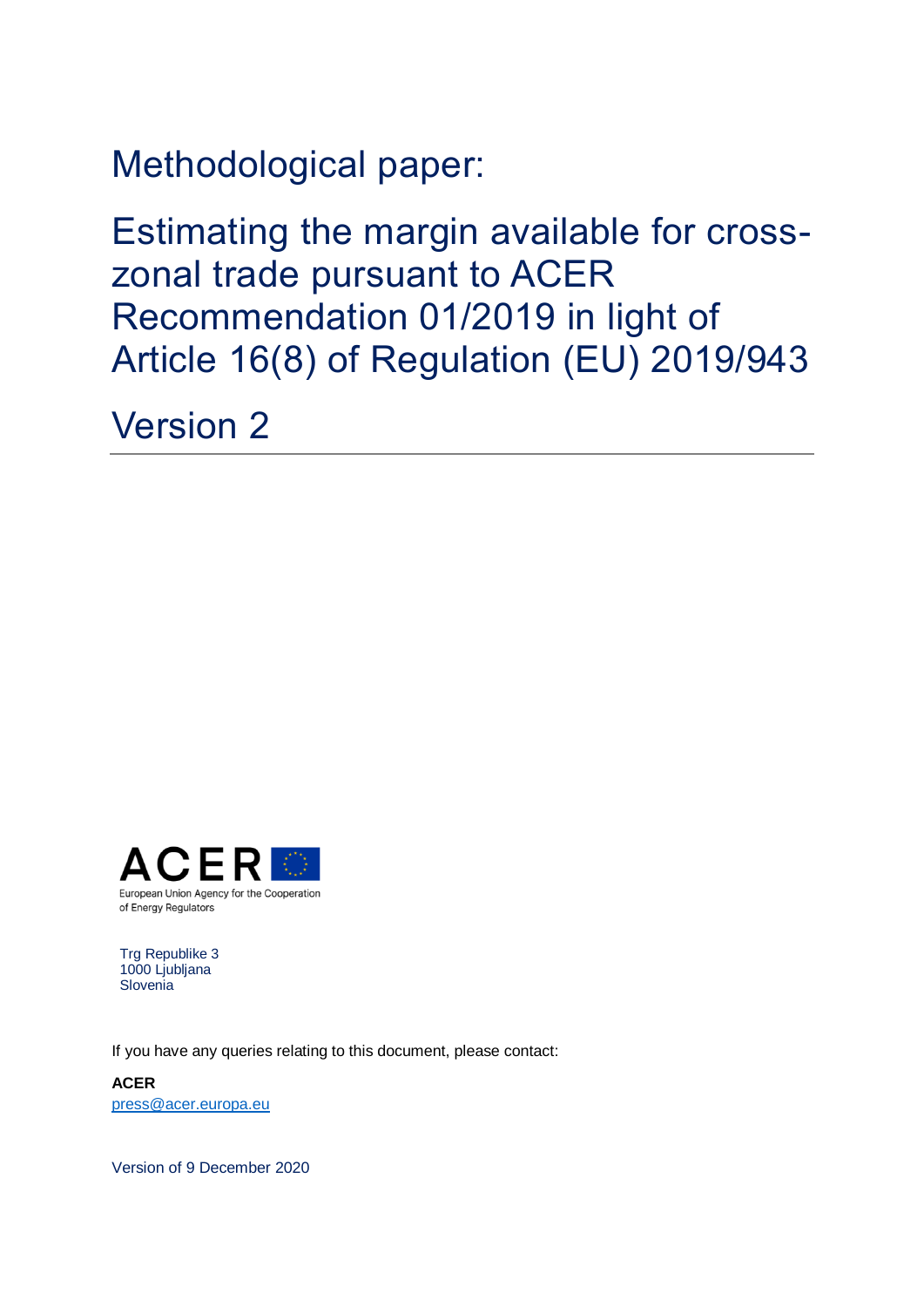| Version                | <b>Amendment</b>                                                                                              |
|------------------------|---------------------------------------------------------------------------------------------------------------|
| <b>28 October 2019</b> | First version of the methodological paper.                                                                    |
|                        | 9 December 2020   Update of the methodological paper to adapt to the new content of the data<br>request 2020. |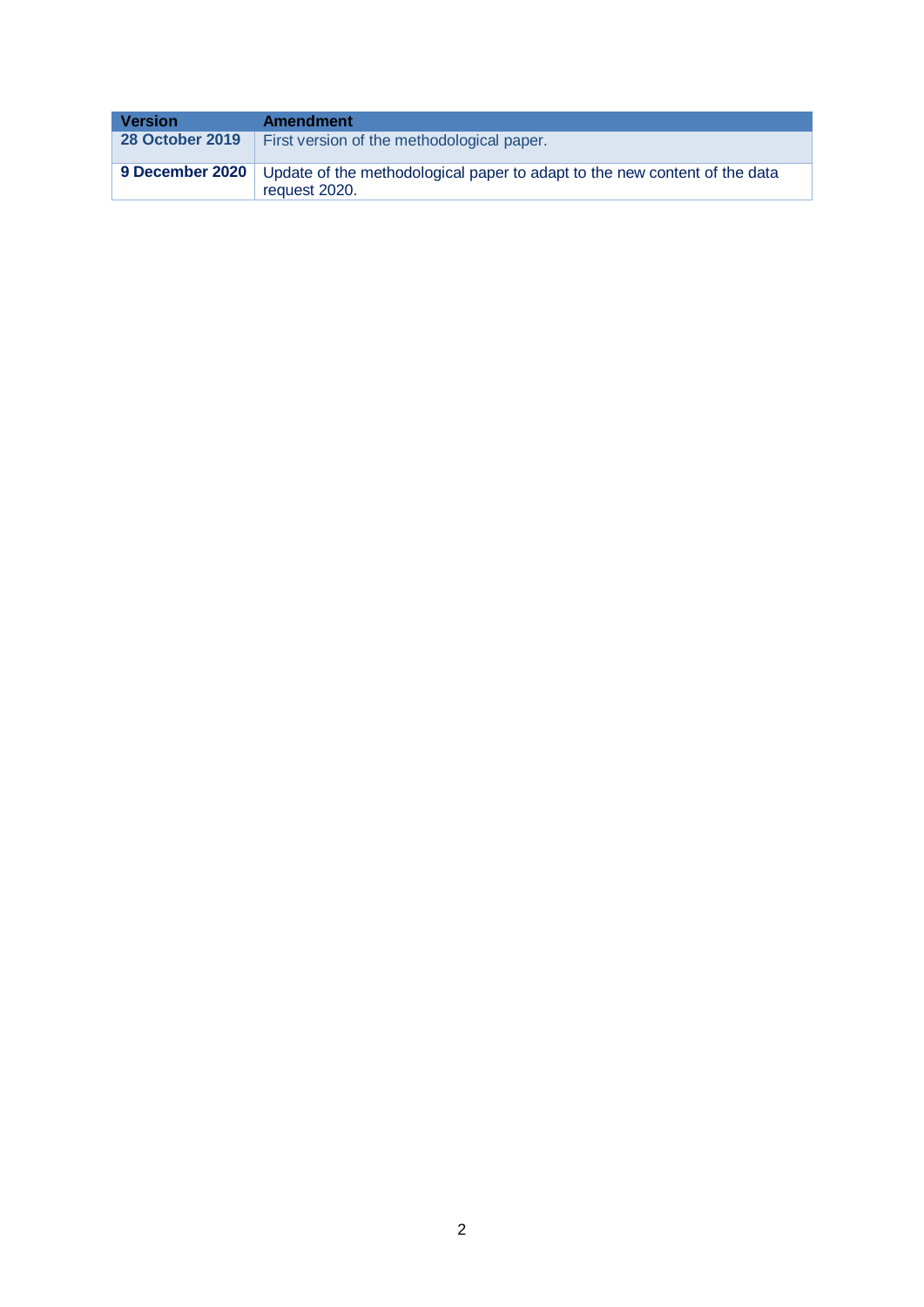# Content

| 1 <sub>1</sub> |               |  |  |  |  |  |
|----------------|---------------|--|--|--|--|--|
| 2.             |               |  |  |  |  |  |
| 3.             |               |  |  |  |  |  |
|                | 3.1           |  |  |  |  |  |
|                | 3.2           |  |  |  |  |  |
|                | 3.3           |  |  |  |  |  |
|                | $3.4^{\circ}$ |  |  |  |  |  |
|                | 3.5           |  |  |  |  |  |
|                | 3.6           |  |  |  |  |  |
|                | 3.7           |  |  |  |  |  |
| 4 <sup>1</sup> |               |  |  |  |  |  |
| 5.             |               |  |  |  |  |  |
|                |               |  |  |  |  |  |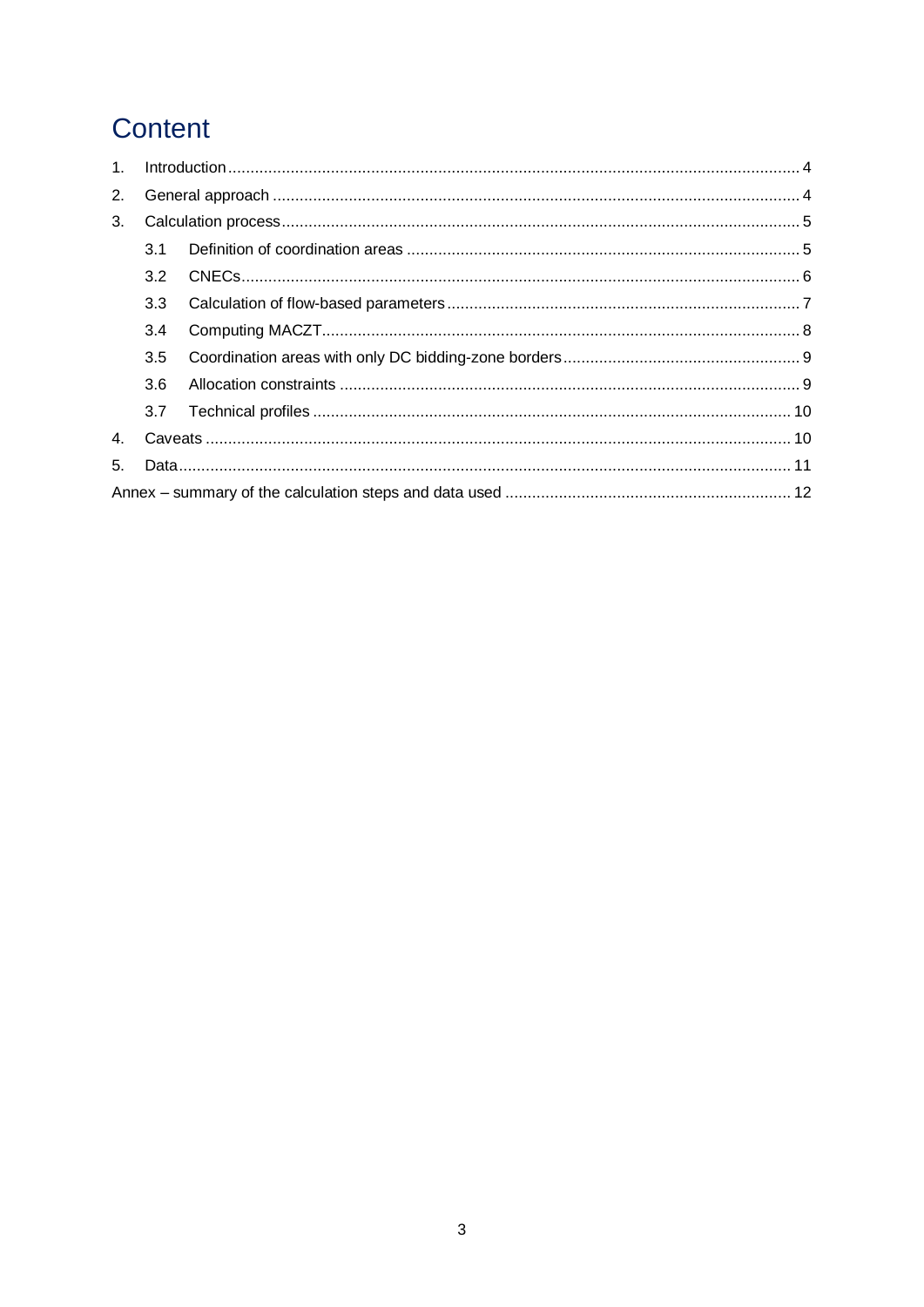## <span id="page-3-0"></span>1. Introduction

- (1) This document is an update of the methodological paper estimating the margin available for crosszonal trade pursuant to ACER Recommendation 01/2019 in light of Article 16(8) of Regulation (EU) 2019/943<sup>1</sup> that had been published on the 28<sup>th</sup> of October 2019. This update aims at reflecting the adjustments that were brought to ACER's methodology to estimate the margin available for crosszonal trade to take into account the improved data that has been made available since the last version.
- (2) This paper is intended to describe the methodology used to estimate, for each Member State and coordination area, the level of margin available for cross-zonal trade (MACZT) in order to assess performance with respect to the minimum level of margin to be made available for cross-zonal trade, i.e. at least 70% of the maximum admissible active power flow (Fmax), pursuant to Article 16(8) of Regulation (EU) 2019/943, which applies since the 1<sup>st</sup> of January 2020.
- (3) ACER Recommendation 01/2019 (hereafter 'the Recommendation')<sup>2</sup> describes in detail the principles and calculation formulas underlying the computation of MACZT. This document goes a step further and describes the steps to estimate this margin, for the MACZT monitoring report that ACER intends to produce regularly, in the context of its monitoring activities.
- (4) In particular, this paper describes the simplifications and caveats necessary to perform the calculations due to limited data, model availability and robustness in some cases. This methodological paper applies for the monitoring of MACZT since January 2020, but it may be subject to updates for future editions of the MACZT report.
- (5) The document is organised as follows: an overview of the approach is first provided, and then the detailed calculation process is presented. Then, the necessary caveats are described, and the required data and the sources are listed. The terms used in this methodological paper follow the definitions included in Section 2 of the Recommendation.

## <span id="page-3-1"></span>2. General approach

- (6) The Recommendation describes the full process to estimate MACZT levels on critical network elements with contingencies (CNECs), and to monitor the impact of allocation constraints and technical profiles on MACZT of these CNECs for the day-ahead (DA) and intraday (ID) timeframes.
- (7) The MACZT report intends to monitor all these aspects, in order to compare MACZT with the minimum 70% target, and to the targets set by the applicable derogations and action plans granted to the TSOs.
- (8) Given the current predominance of the DA timeframe among short-term electricity markets, and the current absence of coordinated ID capacity calculation on many bidding-zone borders, the analysis focuses solely on the DA timeframe.
- (9) In order to perform the calculations, the concept of coordination areas is introduced. It refers to the sets of bidding-zone borders where capacity calculation is fully coordinated.
- (10) In line with the Recommendation, the calculation of MACZT is split between the margin from coordinated capacity calculation (MCCC), and the margin from non-coordinated capacity

-

<sup>2</sup> See

<sup>1</sup> See

[https://www.acer.europa.eu/en/Electricity/Market%20monitoring/Documents/Estimating%20the%20margin%20av](https://www.acer.europa.eu/en/Electricity/Market%20monitoring/Documents/Estimating%20the%20margin%20available%20for%20cross-zonal%20trade.pdf) [ailable%20for%20cross-zonal%20trade.pdf](https://www.acer.europa.eu/en/Electricity/Market%20monitoring/Documents/Estimating%20the%20margin%20available%20for%20cross-zonal%20trade.pdf)

[https://www.acer.europa.eu/Official\\_documents/Acts\\_of\\_the\\_Agency/Recommendations/ACER%20Recommend](https://www.acer.europa.eu/Official_documents/Acts_of_the_Agency/Recommendations/ACER%20Recommendation%2001-2019.pdf) [ation%2001-2019.pdf](https://www.acer.europa.eu/Official_documents/Acts_of_the_Agency/Recommendations/ACER%20Recommendation%2001-2019.pdf)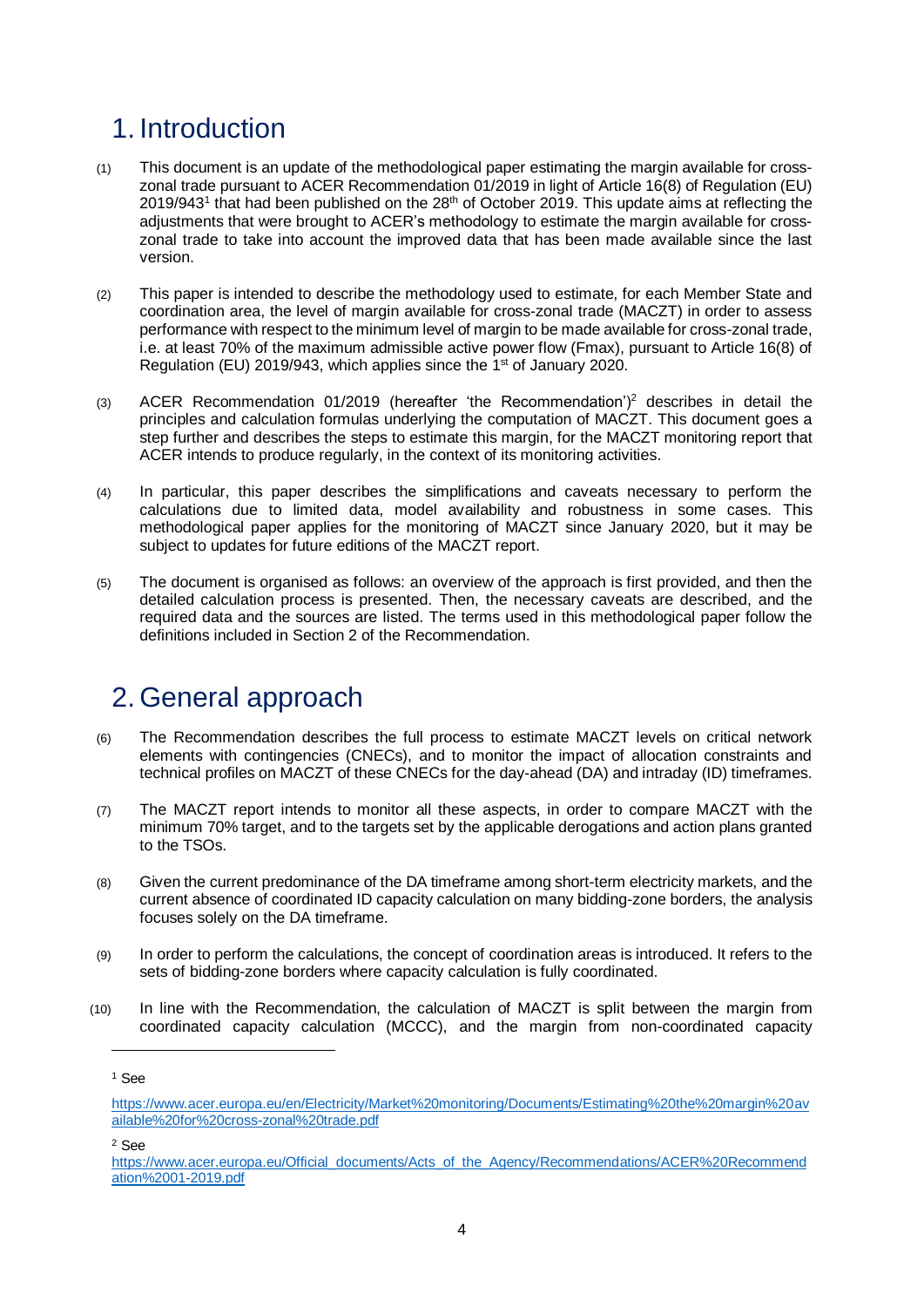calculation (MNCC). MCCC is available within FB coordination areas; however, it should be estimated for net transfer capacity (NTC) coordination areas, while MNCC should be estimated for all coordination areas. All estimations rely on linear flow-based parameters (power transfer distribution factors, PTDFs).

- (11) In areas where NTC applies, positive PTDFs are combined with hourly NTCs (within the coordination area borders) to derive the MCCC. For both NTC and FB coordination areas, the MNCC is estimated by combining (positive and negative) PTDFs and schedules/nominations. The sum of the MCCC and the MNCC is equal to the MACZT. For bidding-zone borders with only HVDC interconnectors, a simplified approach assumes that the MACZT is equal to the NTC on the considered border.
- (12) These steps allow computing the MACZT for each CNEC, coordination area and market time unit (MTU) 3 , and to compare this level with Fmax. In line with Section 4.1 of the Recommendation, if/when an agreement is concluded between the TSOs of a coordination area and a non-EU country ("third country"), the flow induced by exchanges with this third country will be considered for the calculation of MACZT. Until then, the MACZT is computed both with and without the flow induced by third countries. For 2020, the United Kingdom is considered as an EU member state.

## <span id="page-4-0"></span>3. Calculation process

- (13) The detailed calculation process relies on the following steps, in line with the Recommendation:
	- 1. define the coordination areas,
	- 2. define the relevant CNECs,
	- 3. compute FB parameters for each CNEC,
	- 4. infer the MCCC and MNCC based on FB parameters, hourly NTCs and schedules/nominations, and
	- 5. sum the MCCC and MNCC to derive the MACZT and compare to Fmax and possible targets related to derogations and action plans.
- (14) For bidding-zone borders with only HVDC interconnectors, the MACZT on the interconnectors is assumed to be equal to the hourly NTC provided by TSOs, and then, directly compared to the hourly Fmax.
- (15) To ease its understanding, a visual representation of the calculation process is included in the annex.

### <span id="page-4-1"></span>3.1 Definition of coordination areas

- (16) A coordination area is a set of bidding-zone borders within which capacity calculation is fully coordinated. A coordination area may encompass several bidding-zone borders, a single biddingzone border, or one side of a bidding-zone border in case two different NTC values are calculated by each TSO (in which case the lower one is used for capacity allocation).
- (17) Once capacity calculation methodologies (CCMs) pursuant to the CACM Regulation are implemented, coordination areas will be equal to capacity calculation regions (CCRs). Before the implementation of these CCMs, coordination areas are defined based on the level of coordination in capacity calculation for the DA timeframe. The list of coordination areas is based on information

<sup>3</sup> The current DA MTU is one hour.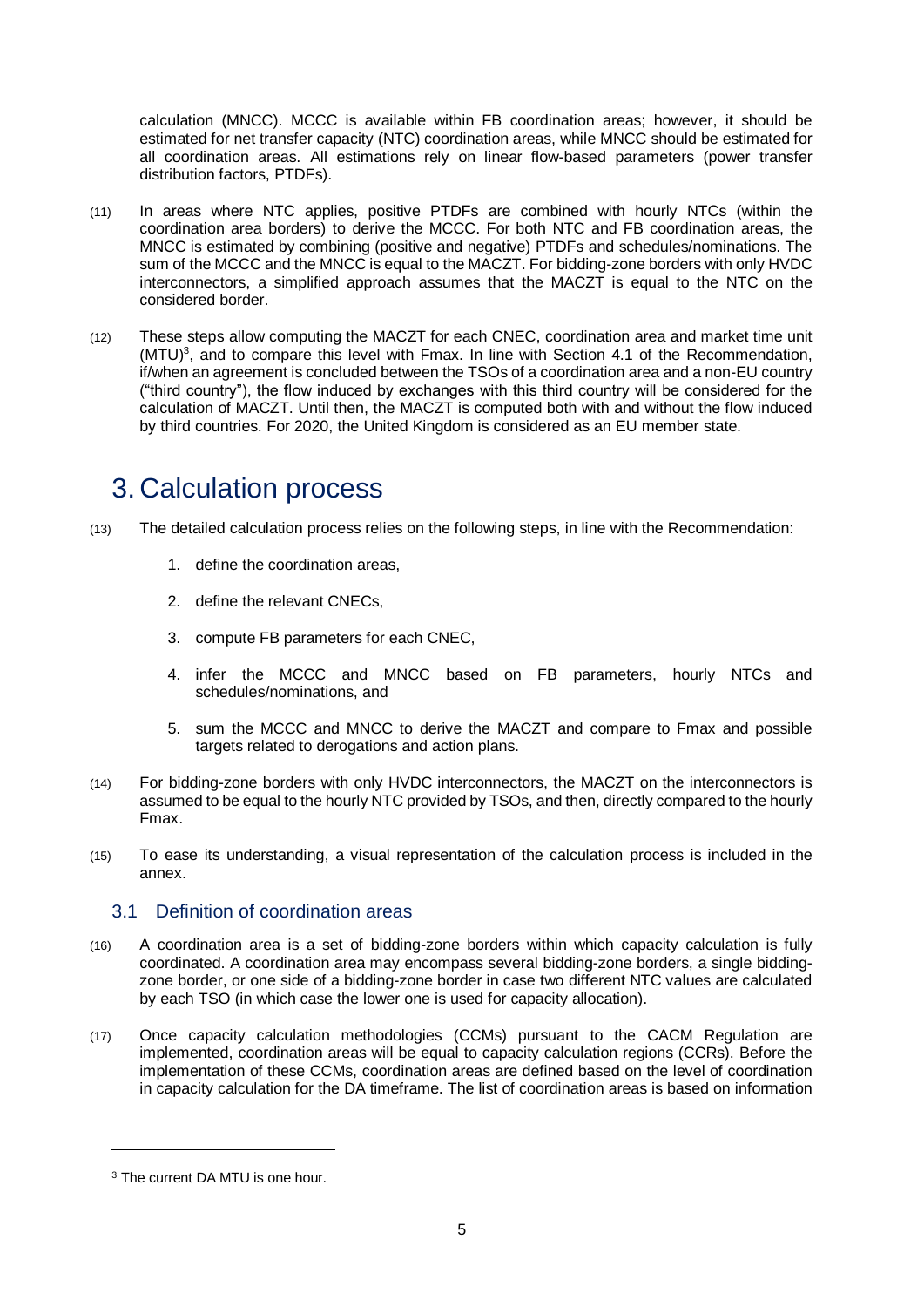regularly collected from TSOs and NRAs. Such list is included in the MACZT report, and updated when and where necessary.

- (18) The definition of coordination areas is based on the following principles:
	- Where capacity calculation was defined as fully coordinated (either under the NTC or FB approach), the coordination area comprises of the whole region (i.e. set of bidding-zone borders) within which capacity was fully coordinated;
	- Where capacity calculation was declared as partially coordinated or bilateral for a given bidding-zone border between two countries, the coordination area is defined as the biddingzone border(s) which connect the two countries;
	- Where capacity calculation was not coordinated on both sides of the border, the coordination area is defined by the half bidding-zone border, i.e. the bidding zone border from the perspective of only one of the two neighbouring TSOs; and
	- When capacity calculation was coordinated for several half bidding-zone borders inside the same bidding-zone, the coordination area is defined by these half-bidding-zone borders.
	- All bidding-zone borders within a given Member State are attributed to one specific coordination area.
- (19) The figure below shows an illustration of the different types of coordination areas possible, for the border between two bidding zones A and B.



#### **Figure 1: Types of coordination level of day ahead (DA) capacity calculation**

### <span id="page-5-0"></span>3.2 CNECs

-

(20) In order to compute the MACZT, a list of CNECs is considered for each coordination area and market time unit. For FB coordination areas, the MACZT can be reliably estimated for all provided CNECs based on the margin available on this CNEC assuming no cross-zonal exchanges within the coordination area<sup>4</sup>. However, for NTC coordination areas, due to methodological limitations<sup>5</sup>,

<sup>4</sup> See Section 5.2.1 of the Recommendation.

<sup>5</sup> See Annex I of the Recommendation.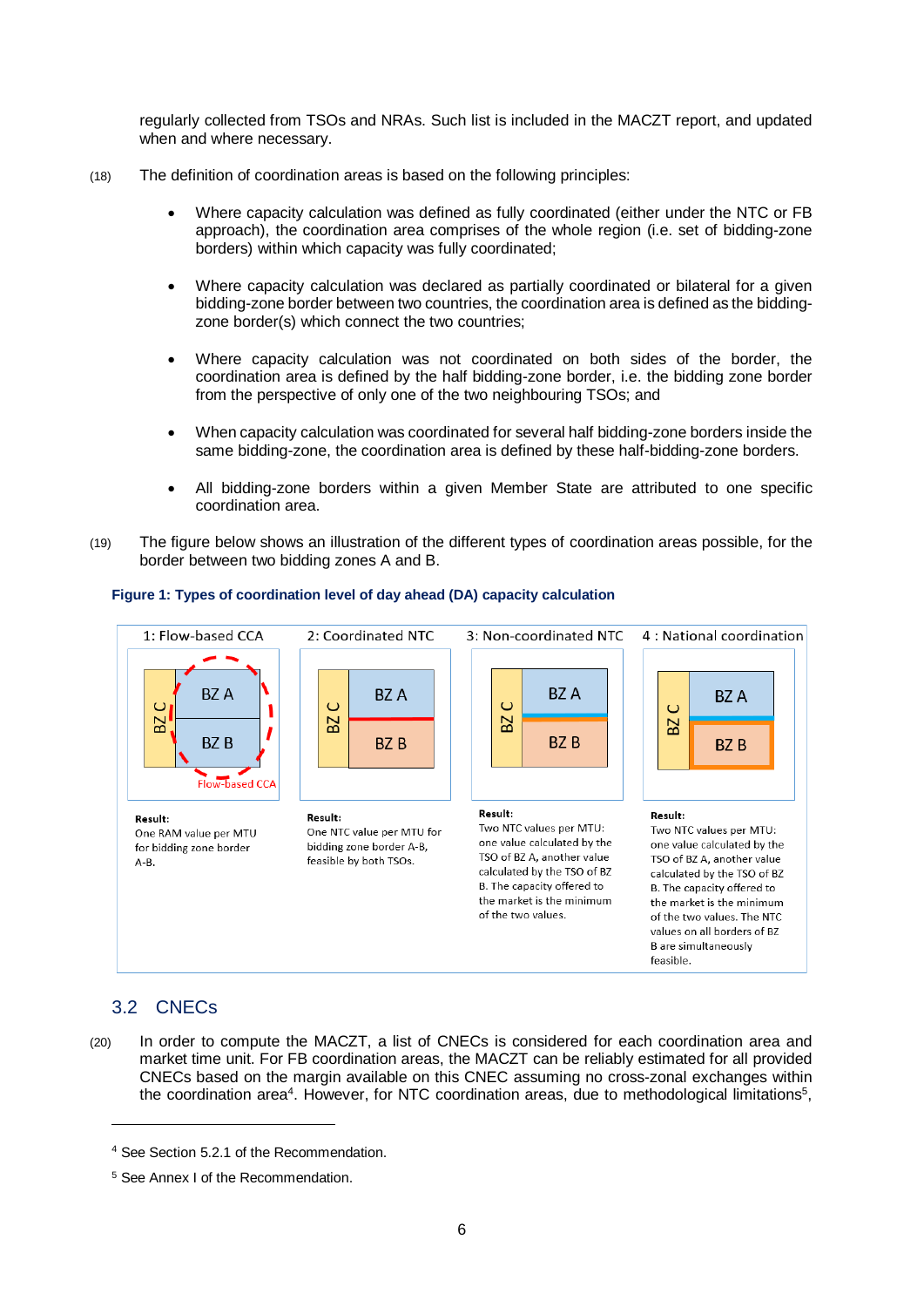the MCCC (and thus the MACZT) can be reliably estimated only for the CNECs which actively limited capacity calculation.

(21) In the CWE region, where FB capacity calculation applies, CWE TSOs are required to provide ACER with a detailed list of hourly CNECs (including Fmax values). All CNECs stemming from an internal or cross-border line, and which do not result from the application of the long-term allocated capacity ('LTA') inclusion patch $6$ , are included in the list of CNECs to be monitored.

For the other coordination areas, TSOs provide a list of CNECs (including Fmax values) for each market time unit of the studied time period. This list is supposed to be composed only with the CNECs that are deemed limiting by the TSOs, unless the TSOs are able to calculate MCCC for limiting and non-limiting CNECs.

If TSOs are unable to know which CNEC(s) was/were precisely limiting for each MTU, and thus declare a set of CNECs larger than the limiting ones, it is likely that the MCCC (and thus the MACZT) is underestimated for these non-limiting CNECs.

#### <span id="page-6-0"></span>3.3 Calculation of flow-based parameters

- (22) Estimating the MACZT for each CNEC (and comparing it to 70% of Fmax) requires computing the flow induced by cross-zonal trade, and thus FB parameters (including zone-to-zone PTDFs<sup>7</sup> and Fmax) for all considered bidding-zone borders.
- (23) The computation of FB parameters requires a detailed merged network description, along with an estimate of the impact of a change in a bidding-zone net position on the injections/withdrawal of the various generators and load units within the bidding-zone, i.e. a generation shift key (GSK)<sup>8</sup>. The calculation should ideally be conducted for each MTU, relying on GSKs consistent with implemented capacity calculation processes.
- (24) When TSOs are able to compute and provide PTDFs for each CNEC, ACER makes use of these values for the computation of MCCC and MNCC. While TSOs are increasingly able to provide PTDFs for each CNEC, ACER needs to calculate PTDFs when they are not provided.
- (25) For the synchronous area of Continental Europe, when computation of flow-based parameters is performed by ACER, FB parameters are computed based on a few<sup>9</sup> merged grid model provided jointly by all Continental Europe TSOs. The merged grid models is composed by: the D-2 grid models used in capacity calculation (so-called "D2CF models") when available (i.e. for CWE countries) and snapshots of day-ahead grid models (so-called "DACF models") for the other countries. This combination of D2CF models and DACF models is assumed to be, at the moment, the most representative merged grid model of the grid at the time when TSOs perform the capacity calculation.
- (26) Using few grid models means that:
	- A grid model describes one individual set of generation, load and network patterns, which may not be fully representative of the whole time period considered.

<sup>6</sup> See CWE flow-based methodology at

[http://www.jao.eu/DynamicContent/DownloadFile?url=pd0hsynu.kqh.pdf&filename=20190411+CWE+FB+MC+ap](http://www.jao.eu/DynamicContent/DownloadFile?url=pd0hsynu.kqh.pdf&filename=20190411+CWE+FB+MC+approval+document_MNA+Update_ENG_FV.pdf&openInBrowser=false) [proval+document\\_MNA+Update\\_ENG\\_FV.pdf&openInBrowser=false](http://www.jao.eu/DynamicContent/DownloadFile?url=pd0hsynu.kqh.pdf&filename=20190411+CWE+FB+MC+approval+document_MNA+Update_ENG_FV.pdf&openInBrowser=false)

<sup>7</sup> See Sections 5.2 and 5.3 of Recommendation. Due to limitations mentioned by TSOs, related to the UCTE file format, DC (rather than AC) PTDF calculations are conducted.

<sup>&</sup>lt;sup>8</sup> i.e. a GSK or load shift key (LSK).

<sup>9</sup> Partly due to the limited number of CGMs provided to ACER, partly due to ACER's limited computational capacity.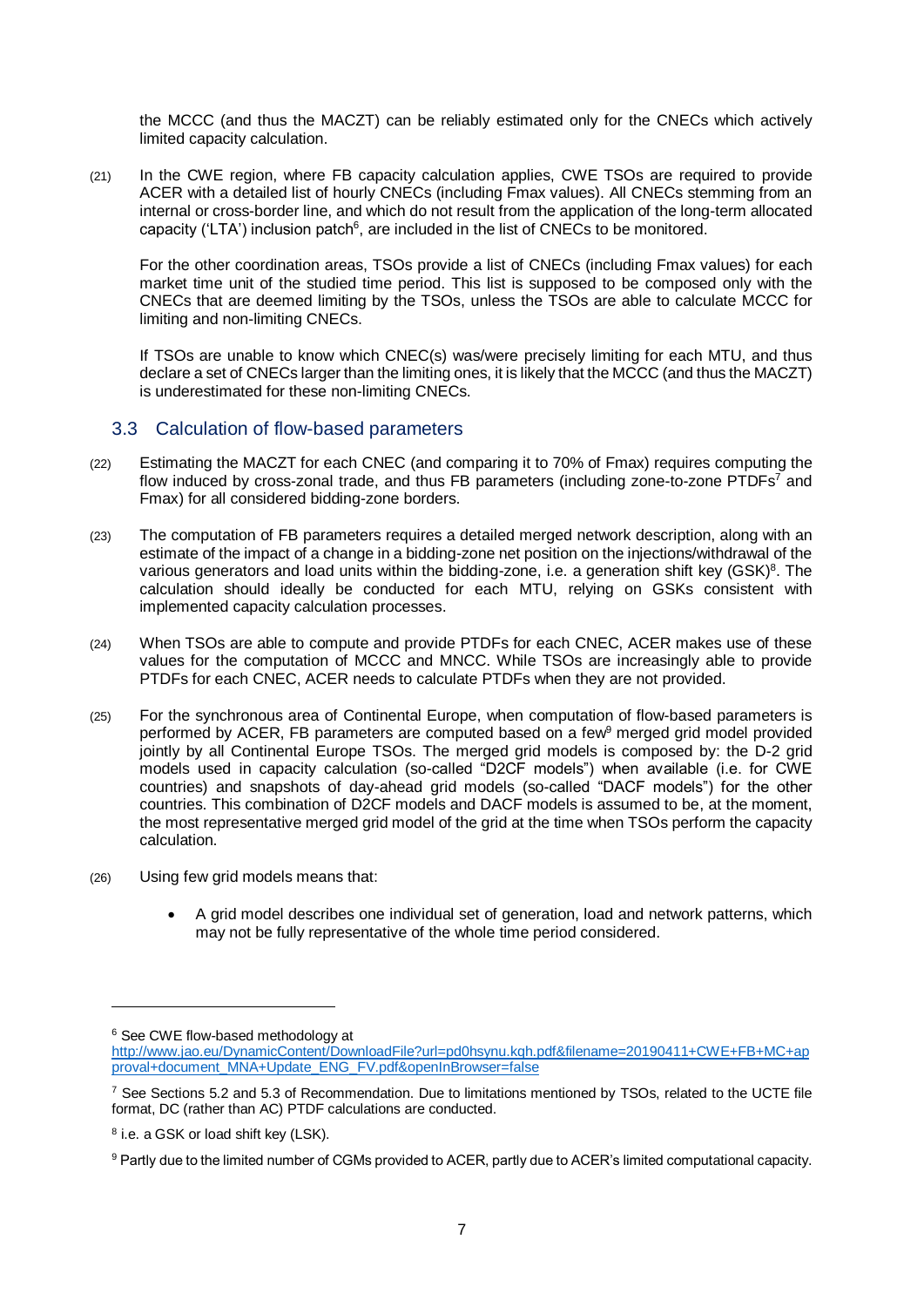- The grid models are updated to switch on all interconnectors, in order to avoid that a maintenance which took place during the modelled MTU impacts results for the whole year<sup>10</sup>.
- No other topological action or remedial action is added to the merged grid models.
- (27) Additionally, for Continental Europe, other caveats or specific actions are needed to perform the computations:
	- In order to estimate the impact of exchanges over HVDC lines leaving Continental Europe on CNECs located in Continental Europe, a modelling artefact is used: some x-nodes<sup>11</sup> defined in the grid model are attributed to countries outside Continental Europe, to force the computation of zone-to-zone PTDFs reflecting the impact of the HVDC bidding-zone borders present in the CGM. This PTDF calculation ignores the impact of other DC biddingzone borders.
	- The merged grid models only provide information about the country within which each node is located, but not about the bidding-zone within which each node is located. The merged grid models thus do not easily allow computing zone-to-zone PTDFs for countries with multiple internal bidding-zones (such as Italy). To calculate PTDFs on internal bidding-zone borders, a modelling artefact is used: the nodes of each internal bidding-zones are attributed to bidding-zones created for this purpose<sup>12</sup>. The PTDFs between these newly created bidding-zones are computed, and added to the list of PTDFs computed on all other borders without this artefact.
	- $\bullet$  GSKs proportional to the generation present in the merged grid model are assumed<sup>13</sup>, enabling the calculation of FB parameters based on the updated merged grid model.

### <span id="page-7-0"></span>3.4 Computing MACZT

- (28) When TSOs are able to compute MCCC and MNCC in line with ACER's Recommendation, ACER considers the values provided by TSOs. When this is not possible, ACER computes, for each CNEC, coordination area and MTU, the MCCC and the MNCC as follows.
- (29) Two ways to estimate the MCCC are used depending on the capacity calculation approach used in the coordinated area. For FB coordination areas, i.e. for the CWE coordination area, the margin with zero cross-zonal exchanges within this coordination area is derived from the data provided by CWE TSOs (based on nominations resulting from long-term capacity allocation). For NTC coordination areas, the MCCC is estimated in line with Section 5.2.2 of the Recommendation. This estimation combines the positive PTDFs obtained in the previous section with hourly NTC values, to obtain hourly MCCC values. In this latter case, and in order to ensure representative results, only hours during which all NTC values are available within the coordination area are retained.
- (30) For all coordination areas, the MNCC is estimated in line with the second equation of Section 5.3 of the Recommendation. This equation combines the zone-to-zone PTDFs obtained according to the previous section with hourly schedules/nominations. <sup>14</sup> The MNCC is split between schedules

 $10$  Outages of internal network elements included in the merged grid model remained, and may still affect the whole results.

<sup>11</sup> See [https://cimug.ucaiug.org/Groups/Model%20Exchange/UCTE-format.pdf.](https://cimug.ucaiug.org/Groups/Model%20Exchange/UCTE-format.pdf) Most properties of the x-node remain identical. However, in order to ensure smooth functioning of the FB parameters calculation (especially with respect to GSKs), x-nodes with no generation are updated to set the generation level to 0.1MW.

<sup>&</sup>lt;sup>12</sup> Information about the affectation of each node to an internal bidding-zone is collected from the relevant TSO.

<sup>&</sup>lt;sup>13</sup> The possibility of using customised GSKs when relevant could be considered by ACER.

<sup>14</sup> As a result, MNCC contributions are only computed for bidding-zone borders for which zone-to-zone PTDFs are available.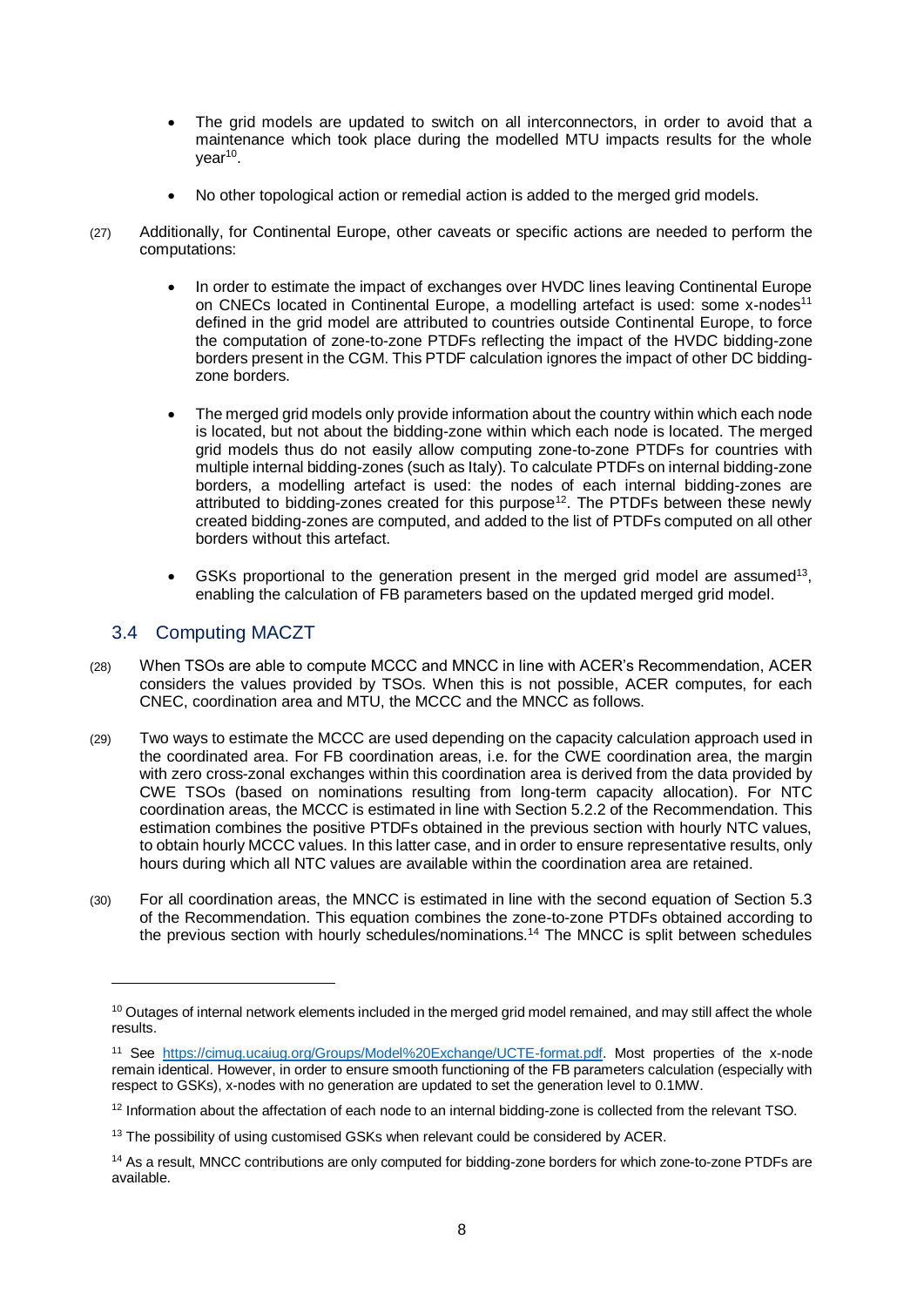on bidding-zone borders between Member States, and schedules on bidding-zone borders between a Member State and a third country.

(31) Summing the MCCC and MNCC leads to MACZT for each CNEC, coordination area and MTU. As mentioned above, two sets of MACZT results (excluding and including borders between EU and non-EU bidding-zones) are computed.

### <span id="page-8-0"></span>3.5 Coordination areas with only DC bidding-zone borders

- (32) For coordination areas which only include bidding-zone borders with HVDC interconnectors, as TSOs are assumed to fully control the flows on these interconnectors, the monitoring process is simplified as follows, in line with Section 5.4 of the Recommendation.
- (33) Usually, only one CNEC is defined by TSOs for each individual HVDC interconnector without contingency<sup>15</sup>. The Fmax of this CNEC is defined as the thermal capacity of the interconnector, corrected for declared unavailability periods and operational security limits related to the interconnector itself. The MACZT is assumed to be equal to the NTC declared by the TSO, or, if no NTC has been declared, to the NTC value offered to the market and available on ENTSO-E transparency platform.
- (34) When the interconnector is operated by a TSO which is not one of the TSOs operating the adjacent bidding zones (the "offshore TSO", as opposed to the "onshore TSOs"), this offshore TSO may also provide its own NTC values, and/or, upon agreement with the onshore TSOs, provide the Fmax values.
- (35) When a TSO does not offer the full capacity (NTC is below Fmax), the TSOs have to declare what is the cause of the limitation, declaring either the allocation constraint or the congested element (CNEC) that prevents them to do so. In the latter case, the MACZT would also be estimated on these CNECs.

#### <span id="page-8-1"></span>3.6 Allocation constraints

- (36) Section 6.2 of the Recommendation describes how to monitor the impact of allocation constraints on the MACZT effectively available on CNECs. In particular, the monitoring of external constraints (the most widely used type of allocation constraints) is described in sub-section 6.2.1 of the Recommendation.
- (37) To monitor the allocation constraints, ACER requests that TSOs report at least the allocation constraints which directly restrict the net position of a given bidding-zone, or the cross-zonal capacity on a given bidding-zone border.
- (38) To date, the monitoring of allocation constraints by ACER is limited to:
	- Identifying and reporting on the percentage of the time when capacity calculation is limited by allocation constraints instead of by critical network elements and, where possible, identifying the TSO that applied the allocation constraint, per MTU. In the near future, ACER intends to assess the impact of the allocation constraints on the CNECs' MACZT target, in line with the Recommendation. To enable ACER's monitoring of this impact, TSOs must be able to provide information on the CNEC(s) that would be limiting cross-zonal capacity, should the allocation constraint not apply.
	- When the allocation constraint takes the form of a 'technical profile', i.e. a single capacity value that constrains a combination of NTC capacities that can simultaneously be allocated on a predefined set of oriented bidding-zone border borders, ACER assesses its impact on

<sup>&</sup>lt;sup>15</sup> Although TSOs may, if and where applicable, declare other CNEC(s), e.g. internal AC CNECs, for these borders.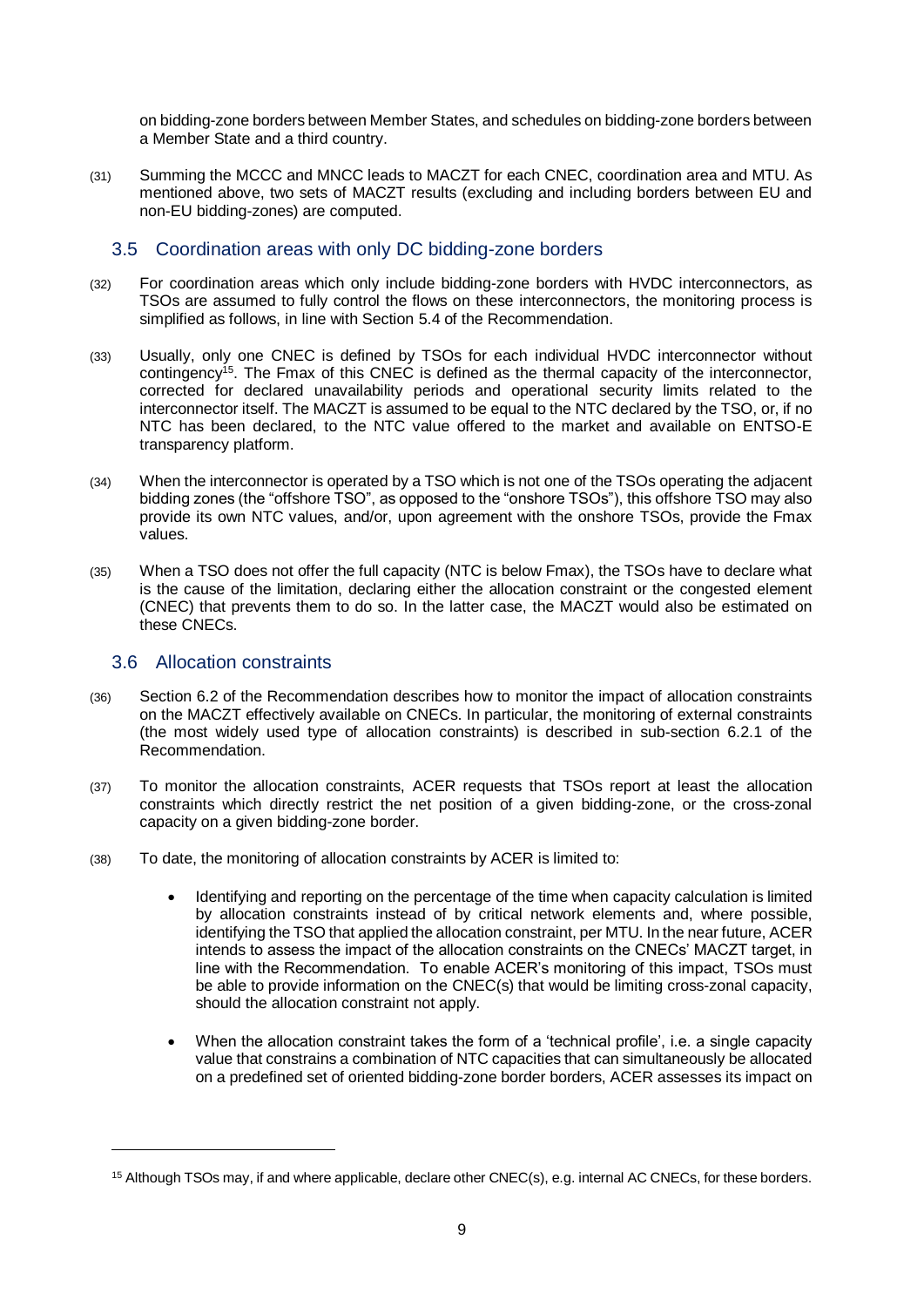the NTC and MACZT values in line with section 3.7 below, which makes reference to the Recommendation.

(39) In the future, ACER intends to monitor all kinds of allocation constraints. The allocation constraints already described in the Recommendation will be monitored according to it For other types of allocation constraints, the relevant TSOs should investigate how best monitor the impact of such allocation constraints with respect to the MACZT target<sup>16</sup>.

### <span id="page-9-0"></span>3.7 Technical profiles

(40) When TSOs declared technical profiles, the impact on the NTC values and MACZT are studied in accordance with subsection 6.2.3 of the Recommendation.

### <span id="page-9-1"></span>4. Caveats

- (41) When applying the methodology described above, the following main caveats and considerations apply:
	- When TSOs calculate MACZT, MCCC and MNCC in line with the Recommendation, ACER considers TSOs' estimations for its reporting of the MACZT. When TSOs provide a complete set of PTDFs, but they do not estimate MCCC and/or MNCC, or not in line with the Recommendation, ACER relies exclusively on TSOs' PTDFs to compute MCCC and MNCC.
	- . In the absence of PTDFs, ACER computes PTDFs, based on a limited<sup>17</sup> number of merged grid models<sup>18</sup>, which are unlikely to be fully in line with all hourly historical capacity calculation processes. For example, the topologies of the grid model(s) used to compute PTDFs may not be fully in line with the topologies used during capacity calculation (for example in case of outage in the network). Furthermore, remedial actions are not considered.
	- GSKs proportional to the generation or load in the merged grid model are used, and are likely not fully aligned with the GSKs used during capacity calculation for bidding-zones for which customised GSKs are used by TSOs.
	- Some CNECs declared by TSOs for NTC borders may not always be limiting, leading to an underestimated value of MCCC on these elements for some MTUs. This caveat is only relevant if TSOs are unable to identify the actual limiting CNEC(s) per MTU.
	- Other caveats described in the Recommendation, also apply.

<sup>&</sup>lt;sup>16</sup> See section 6.2.2 of the Recommendation

<sup>&</sup>lt;sup>17</sup> One, or few representative grid models.

<sup>&</sup>lt;sup>18</sup> When such a model is made available to ACER; currently this is only the case for Continental Europe.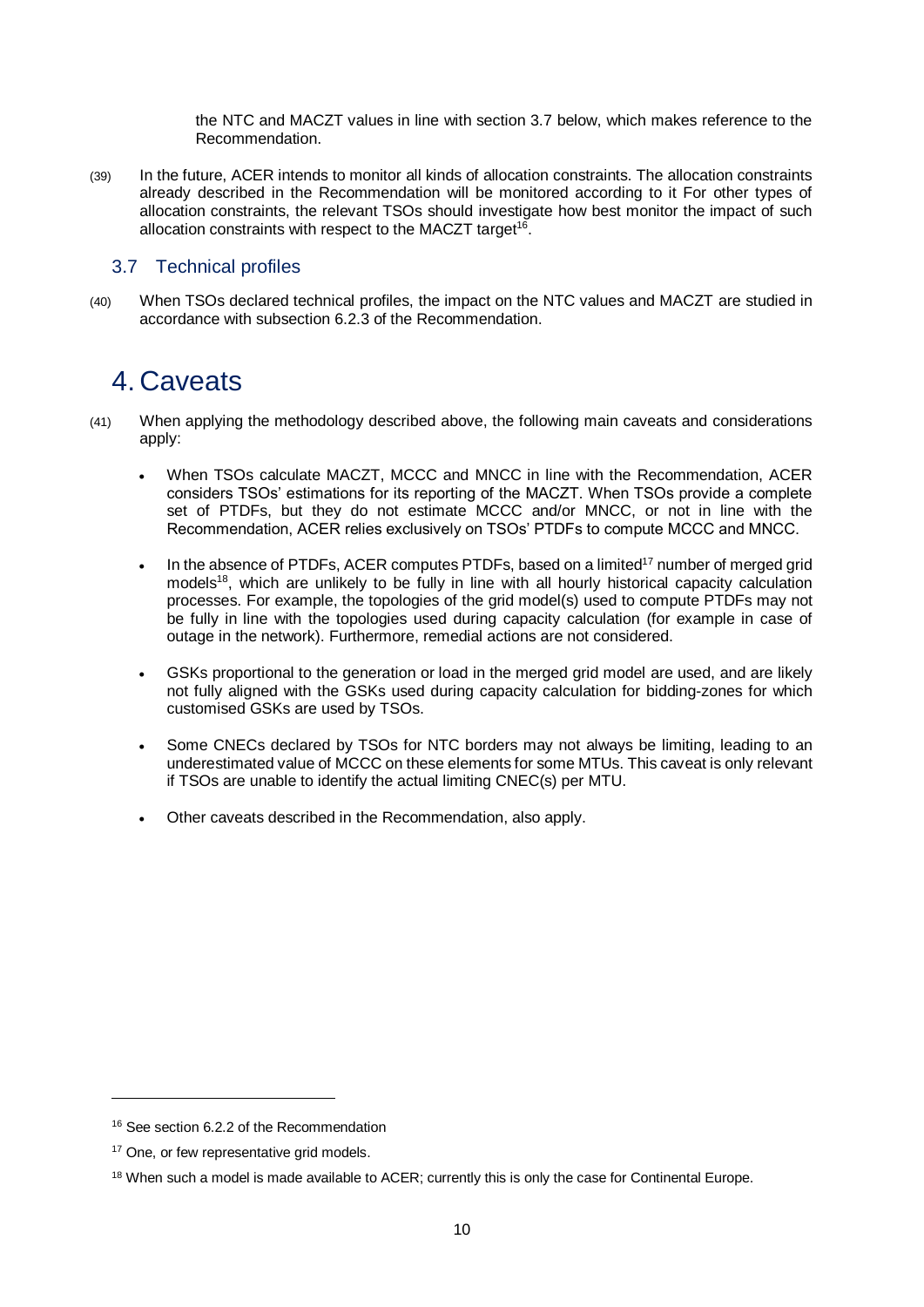## <span id="page-10-0"></span>5. Data

-

### **Table 2: Summary of the data required to estimate the MACZT**

| <b>Description</b>                                                                                                                                                    | <b>Unit</b> | <b>Time</b><br>granularity | Geographic<br>granularity                                  | <b>Source</b>                                                                                                                                 |  |  |  |  |
|-----------------------------------------------------------------------------------------------------------------------------------------------------------------------|-------------|----------------------------|------------------------------------------------------------|-----------------------------------------------------------------------------------------------------------------------------------------------|--|--|--|--|
| Merged grid model                                                                                                                                                     |             |                            | Synchronous<br>area                                        | TSOs for the synchronous area of<br><b>Continental Europe</b>                                                                                 |  |  |  |  |
| of<br><b>CNECs</b><br>List<br>(only<br>limiting ones when ACER<br>estimates MCCC) with:<br><b>Fmax</b><br>PTDFs if calculated<br>by the TSO<br>Grid model identifiers |             | <b>MTU</b>                 | Member<br>State,<br>coordination<br>area                   | <b>TSOs</b>                                                                                                                                   |  |  |  |  |
| DA NTC, as calculated by<br>the TSO before alignment<br>neighbouring<br>the<br>with<br>TSO <sub>s</sub> .                                                             | <b>MW</b>   | <b>MTU</b>                 | Bidding-zone<br>border                                     | TSOs, and ENTSO-E transparency<br>platform as a fallback <sup>19</sup>                                                                        |  |  |  |  |
| Forecasted exchanges                                                                                                                                                  | <b>MW</b>   | <b>MTU</b>                 | Bidding-zone<br>border                                     | <b>TSOs</b><br>As a fall-back, DA schedule from the<br>ENTSO-E transparency platform (or<br>DA+ID schedule if the former is not<br>available) |  |  |  |  |
| Allocation constraints and<br>technical profiles                                                                                                                      | <b>MW</b>   | <b>MTU</b>                 | Bidding zone<br>bidding-<br><b>or</b><br>zone<br>border(s) | <b>TSOs</b>                                                                                                                                   |  |  |  |  |

 $19$  When a NTC value was not declared by the TSO, and was missing on ENTSO-E transparency platform, the Agency takes the average between the previous MTU and the next MTU. When this was not possible, the Agency took the average NTC value from D-7 and D+7. When this was not possible, the NTC value is considered 0.